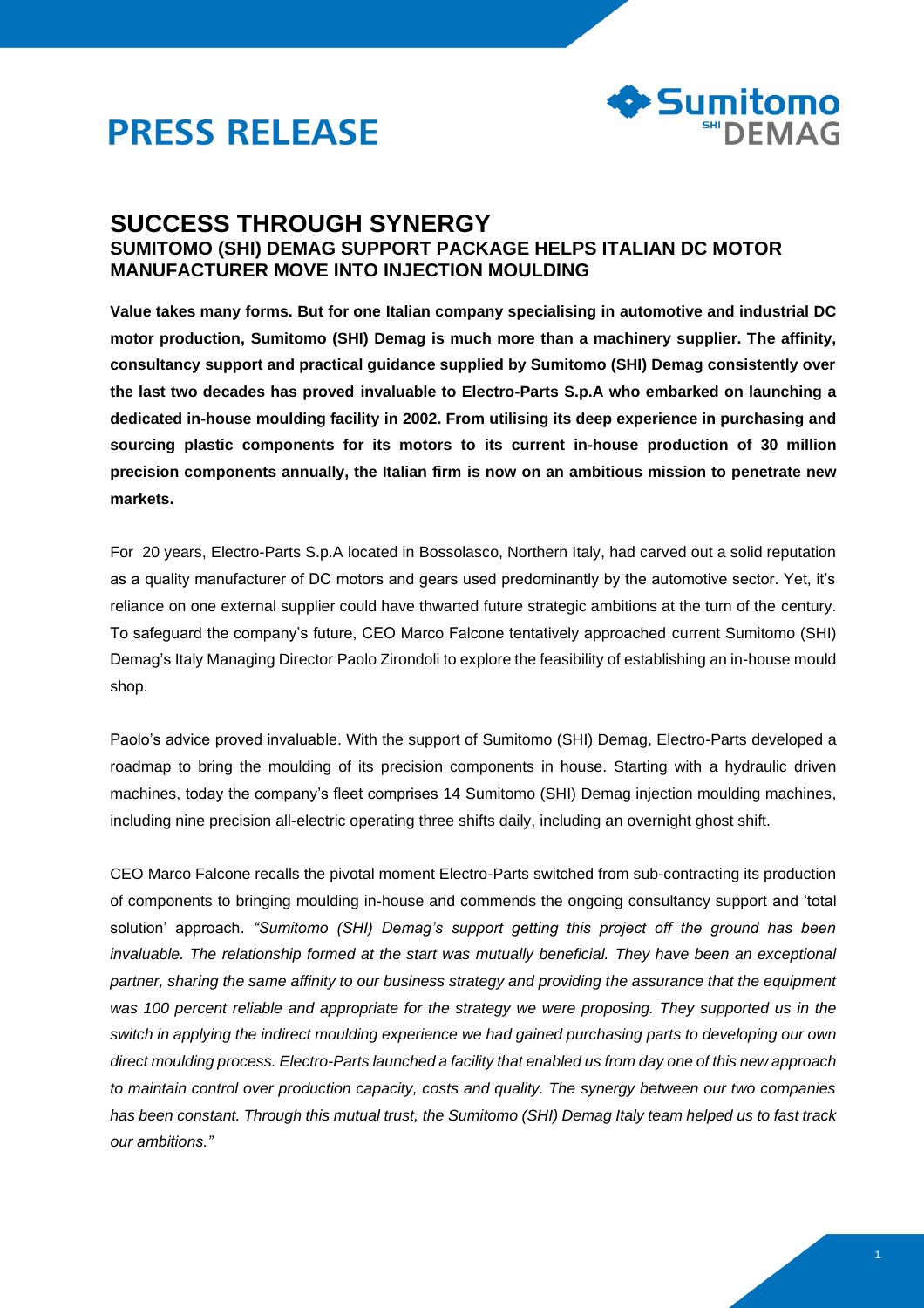

Since 2002, the Electro-Parts plant has expanded five times, adding equipment, gaining ISO 16949:2002 certification and establishing dedicated assembly and electronic R&D centres.

### **Masters of precision moulding**

With today's workforce of approximately 280 people, 180 in Italy and 100 in Romania, Electro-Parts manufactures and assembles a wide range of motion parts, DC and brushless motors used in vehicle roof tops, electric windows, as well as parking brakes, seat adjustments, automated trunk opening and closure mechanisms and cooling fans. Every mass moulded component is assembled and EOL tested on one of 30 automatic lines on-site.

As production line assembly robots are not tolerant to variables, moulding repeatability and precision on every single component is critical, notes Paolo. It's one of the key rationales why Electro-Parts installed the first IntElect Smart all-electric machine in 2009, introduced thanks to the dedication and engagement of the local agent Mr. Roberto Sallemi, that since years together the Sumitomo Demag Italian Team takes care of the Customer. Since this date, the company has exclusively extended its machine fleet with all-electric injection moulding machines, initially with the IntElect Smart series, followed by the IntElect2. Two of the latest IntElect2 series were installed in July 2021.

With automotive applications requiring greater dimensional stability, Electro-Parts predominantly uses polyamide, materials and other safety and fibre reinforced components. Controlling the injection pressure and process optimisation is essential for mouldability.

Paolo explains: *"For industries where precision is paramount, the combination of electric drives and digital*  control can turn injection moulding into a predictable and precise operation. As a result of the parallel *movements, Electro-Parts reported a 15% increase in productivity on their new IntElect machines compared to their hydraulic machines."* Fewer defects and subsequently less material waste was also a decisive driver for moving entirely to all-electric machines. Due to the highly technical demands and properties of the components, Electro-Parts cannot reuse and recycle scrap material.

Given the current material expense and supply challenges, every plastic pellet must be transformed into a part rather than wasted. Processing 200 tons of material every year, the IntElect machines address this critical challenge, as well as other sustainability agendas including energy consumption, water use and noise emissions to safeguard workforce welfare.

"*The IntElect machines enable moulders to run much closer to low weight limits, with greater precision and consequently fewer defects and lower scrap rates. In practical terms, it means no additional quality control*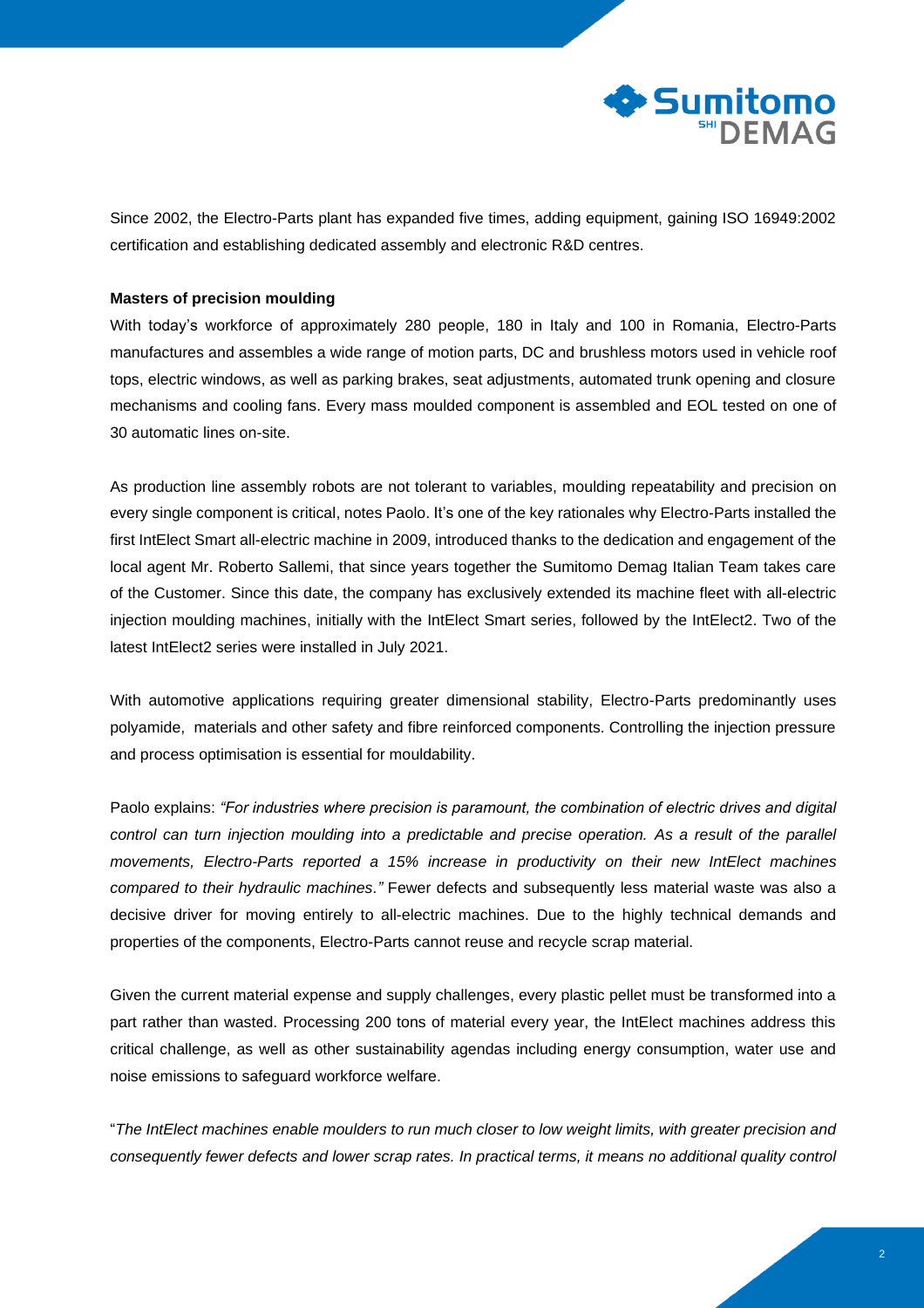

*or associated costs are required. Simply put, each IntElect machine generates first class quality parts, time and again,"* adds Paolo.

Luca Avataneo, who has managed the Italian company's entire moulding workshop since the very first day comments: "*We change moulds two or three times daily, processing very technically demanding polymers, including glass fibre reinforced polyamides, self-extinguishing materials, PBT, PPA and more. Consequently, every machine must be easy and fast to reset, reactive, flexible, reliable and highperforming."*

#### **Sustainable and smarter**

Sumitomo (SHI) Demag's direct drives – developed in house by its Japanese parent company – are another feature valued by Electro-Parts. Designed and built purely for the injection moulding process by experts truly dedicated to motion control, the high torque motor is reactive and reduces the risk of inertia. Paolo explains: "*Sumitomo (SHI) Demag is unique in that we don't use conventional motors. The reason - injection moulding isn't a simply standard process. It's high speed with very fast acceleration and braking. Rather than incurring efficiency losses as a result of additional components used in conventional indirect technology, our motors are directly linked to the axis. Resulting in a higher injection power and a more dynamic response. As a result, in certain conditions moulders can achieve energy savings exceeding 70 percent and even faster cycle times in comparison to conventional moulding."* 

All of Electro-Parts IntElect machines are also equipped with Sumitomo (SHI) Demag's patented activeFlowBalance. This unique technology ensures complete filling of the mould tool cavities, ranging from single to eight cavities at Electro-Parts. As the main person overseeing the machines, Luca explains: "*The activeFlowBalance feature uses the compression of the melt inside the barrel to stabilise the pressure, resulting in partially-filled cavities being filled by the expanding melt. It means equal pressure is applied to each cavity, avoiding flashes and incomplete filling. Doing this automatically saves me time by allowing complex injection profiles to be established in less than a minute, with minimal input from myself or other technical staff."*

Paolo confirms: "*activeFlowBalance overcomes many of the problems which can cause malformed parts in the injection moulding process, undermining productivity and profit. Using this technology can reduce rejects by up to 40%."* 

Another unique IntElect feature – activeProtect, ensures falling components are safely ejected during the opening and closing sequence, protecting the mould tool from damage. Paolo clarifies: *"The additional sensor on the link of the toggle system controls and measures the forces on the clamping movement during*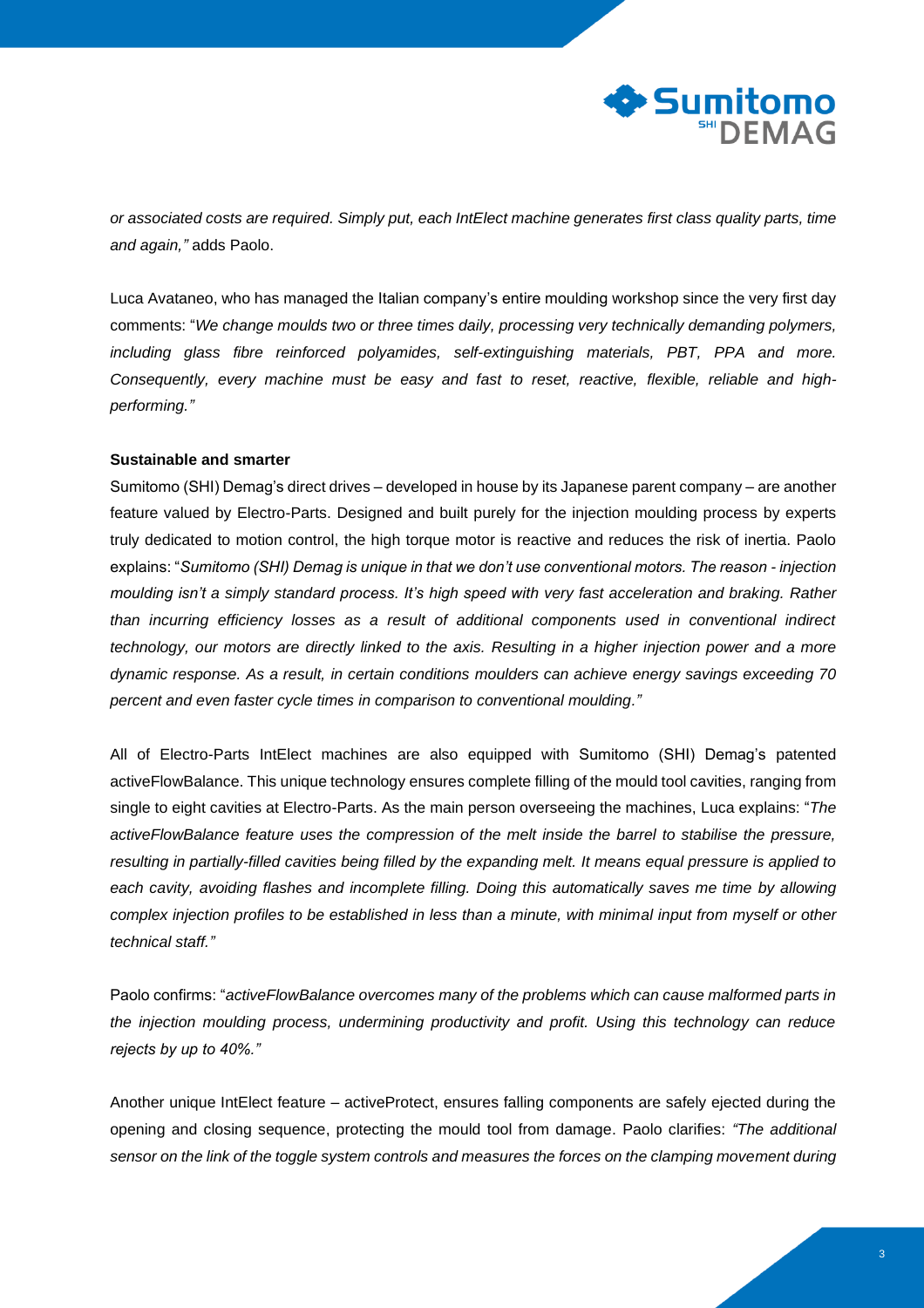

*the complete stroke. If the sensor picks up that the position or forces have deviated from the set parameters and related tolerances, it reacts instantly."*

For added mould protection, activeProtect also monitors the opening strokes. This helps to ensure mechanical mould elements, for example pins, are protected from damage.

## **The complete package**

Providing all the equipment, including cooling systems and peripheral items, coupled with the consultancy support, training and process optimisation guidance from day one, has put Electro-Parts on a new strategic path which it is embracing with confidence. CEO Marco comments: *"Having previously relied on subcontractors to supply components, we now have the moulding acumen and capacity to consider expanding production to supply assembled precision motors to new markets."*

Excited about the future prospects, Marco concludes: *"The extensive experience gained by injection moulding precision components to exacting quality standards in our highly efficient moulding shop, all fully equipped with Sumitomo (SHI) Demag machines managed by Luca has opened our minds to new production scenarios. Including sub-contracting our services out to manufacture high demanding parts for other OEMs. Reaching this point was made all the more feasible thanks to the unwavering support of Sumitomo (SHI) Demag. It has been a technology and team effort."*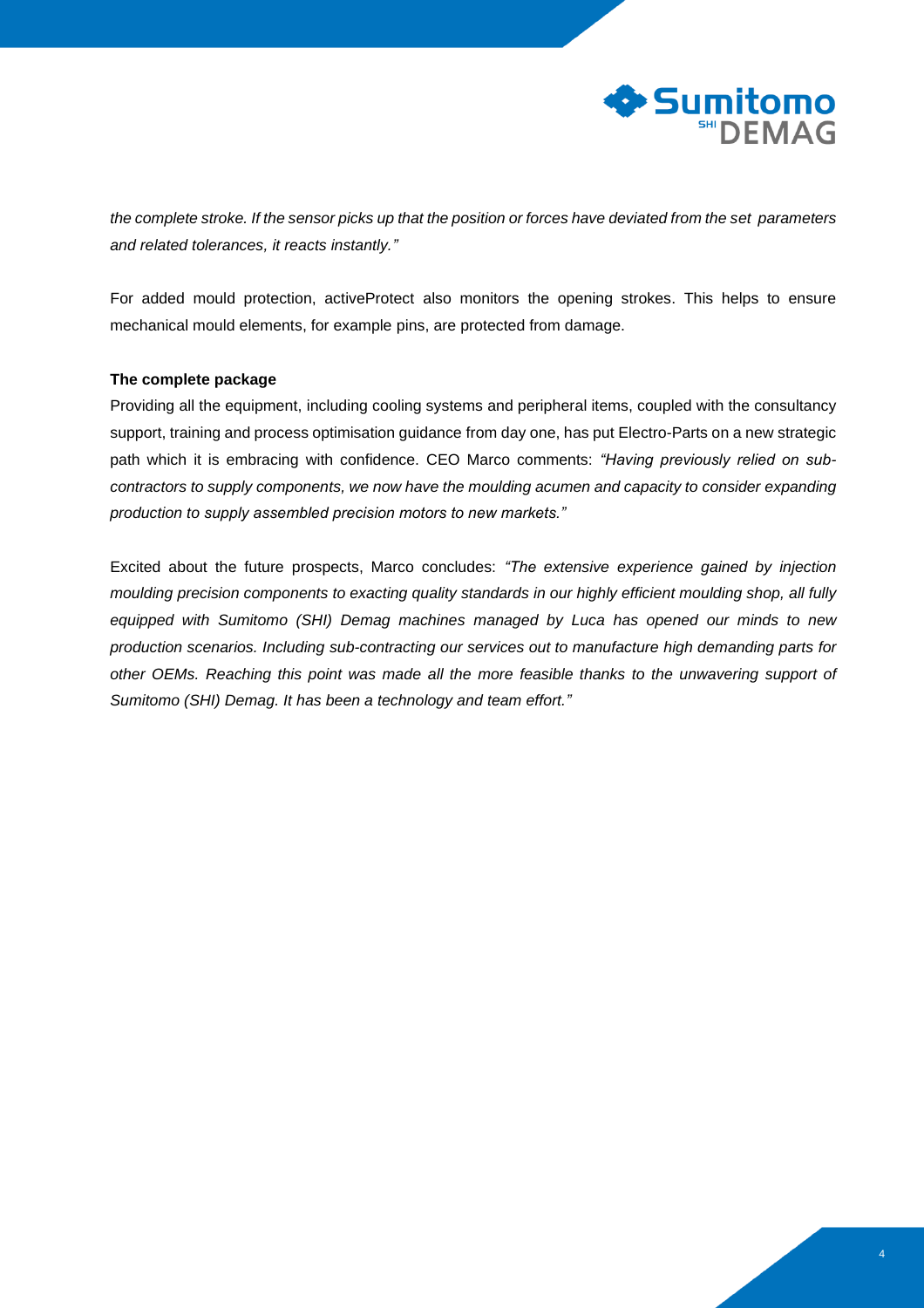

#### **Images/captions**



**Image 1:** With the support of Sumitomo (SHI) Demag, Electro-Parts developed a roadmap to successfully mould its precision components in house



**Image 2:** Electro-Parts processes 200 tons of material annually, producing 30 million technical components for motors and gears



**Image 3:** The IntElect's unique mould safety system helps to ensure mechanical mould elements, for example pins, are protected from damage



**Image 4:** Moulding repeatability and precision on every single component is critical, as automated assembly lines are not tolerant to variables



**Image 5:** Since 2002, the Electro-Parts plant has expanded five times, adding equipment, gaining ISO 16949:2002 certification and establishing dedicated assembly and electronic R&D centres.

# **Notes to the editor Contact**

Alexandra Schaper Marketing Manager Sumitomo (SHI) Demag +34 674 365 956 alexandra.schaper@shi-g.com